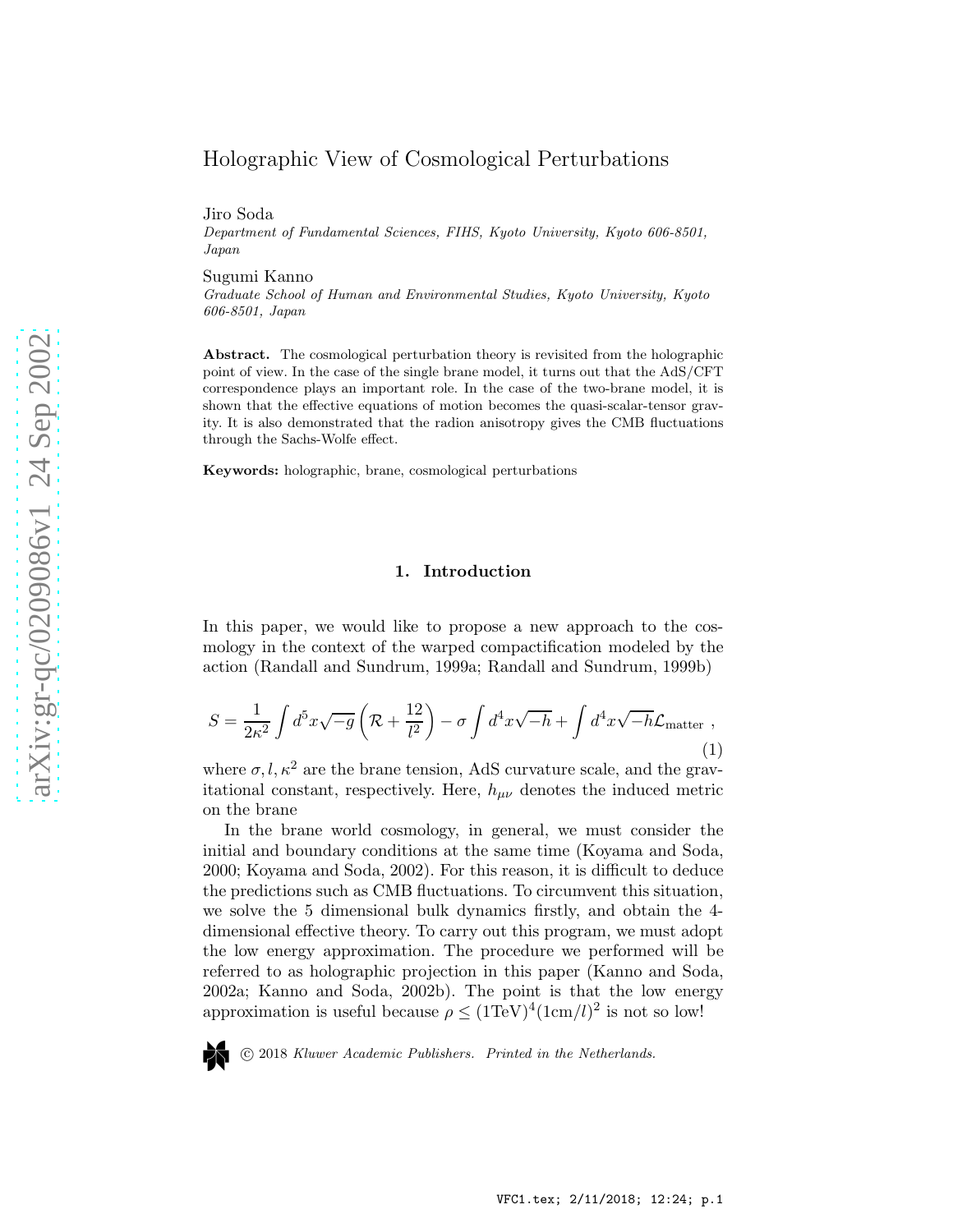# 2 Jiro Soda & Sugumi Kanno

# 2. Holographic Projection

Let us start with a review of the geometrical approach (Shiromizu, Maeda and Sasaki, 2000). In the Gaussian normal coordinate system:  $ds^2 = dy^2 + g_{\mu\nu}(y, x^{\mu})dx^{\mu}dx^{\nu}$ , we have

$$
G_{\mu\nu}^{(5)} = G_{\mu\nu}^{(4)} + K_{\mu\nu, y} - g_{\mu\nu} K_{,y} - K K_{\mu\nu} + 2 K_{\mu\lambda} K_{\nu}^{\lambda} + \frac{1}{2} g_{\mu\nu} \left( K^2 + K_{\beta}^{\alpha} K_{\alpha}^{\beta} \right) = \frac{6}{l^2} g_{\mu\nu} , \qquad (2)
$$

where  $K_{\mu\nu} = -g_{\mu\nu,y}/2$ . Taking into account the  $Z_2$  symmetry, we also obtain the junction condition  $[K^{\mu}_{\nu} - \delta^{\mu}_{\nu} K] |_{y=0} = \kappa^2/2 \left( -\sigma \delta^{\mu}_{\nu} + T^{\mu}_{\nu} \right)$ . Here,  $T_{\mu\nu}$  represents the energy-momentum tensor of the matter. Evaluating Eq.(2) at the brane and substituting the junction condition into it, we have the "effective" equations of motion

$$
G_{\mu\nu}^{(4)} = 8\pi G_N T_{\mu\nu} + \kappa^4 \pi_{\mu\nu} - E_{\mu\nu}
$$
\n
$$
\pi_{\mu\nu} = -\frac{1}{4} T_{\mu}^{\lambda} T_{\lambda\nu} + \frac{1}{12} T T_{\mu\nu} + \frac{1}{8} g_{\mu\nu} \left( T^{\alpha\beta} T_{\alpha\beta} - \frac{1}{3} T^2 \right)
$$
\n
$$
E_{\mu\nu} = C_{y\mu y\nu}|_{y=0},
$$
\n(3)

where  $C_{y\mu y\nu}$  is the Weyl tensor and  $8\pi G_N = \kappa^2/l$ . We also assumed  $\kappa^2 \sigma = 6/l.$ 

Notice that the above geometrical projection is not the closed system. Our aim is to get the closed system of the equations. The above Eq.(3) can be transformed into a more convenient form for this purpose. In fact, the equation  $\nabla^{\mu} E_{\mu\nu} = \kappa^4 \nabla^{\mu} \pi_{\mu\nu}$  derived from the Bianchi identity can be integrated to

$$
E_{\mu\nu} = \kappa^4 \pi_{\mu\nu} - l^2 \chi_{\mu\nu} - t_{\mu\nu}
$$
 (4)

where  $\nabla^{\mu}\chi_{\mu\nu} = 0$  and  $\nabla^{\mu}t_{\mu\nu} = 0$ . Here, we have divided the integration constant into the nonlocal part  $\chi_{\mu\nu}$  and the local part  $t_{\mu\nu}$ . The explicit formula for  $\chi_{\mu\nu}$  and  $t_{\mu\nu}$  can be obtained by resorting to the low energy approximation.

The low energy approximation can be reformulated as the gradient expansion as can be seen from the estimate:  $\rho/\sigma \sim l^2 R \ll 1$ . In the gradient expansion, we can expand  $\chi_{\mu\nu}$  and  $t_{\mu\nu}$  as

$$
\chi_{\mu\nu} = \frac{\chi_{\mu\nu}^{(1)}}{\mathcal{O}(l^2R)} + \frac{\chi_{\mu\nu}^{(2)}}{\mathcal{O}(l^4R^2)} + \cdots
$$
\n(5)

$$
t_{\mu\nu} = \frac{t_{\mu\nu}^{(2)}}{\mathcal{O}(l^4 R^2)} + \frac{t_{\mu\nu}^{(3)}}{\mathcal{O}(l^6 R^3)} + \cdots , \qquad (6)
$$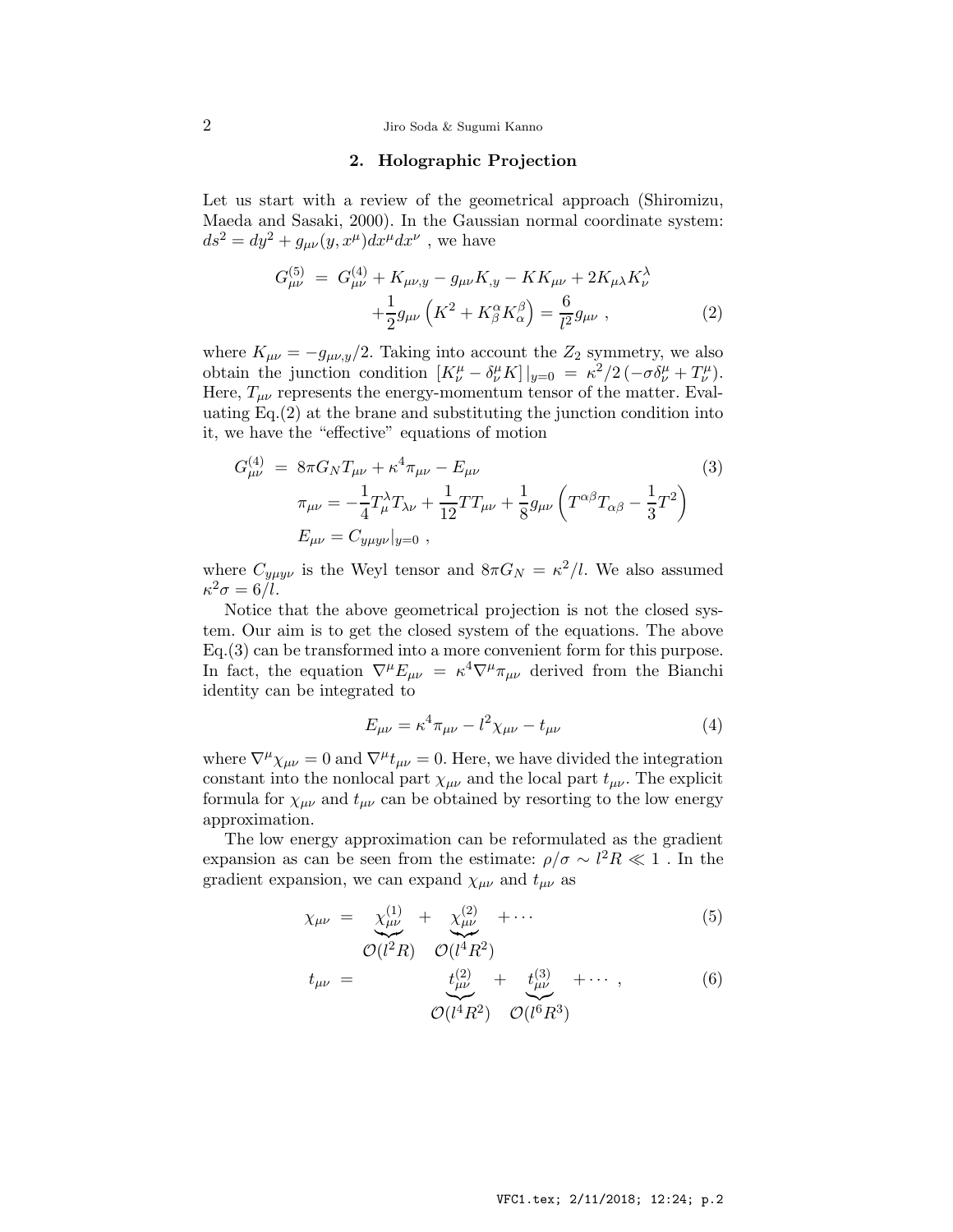where  $t_{\mu\nu}$  can be obtained from  $h_{\mu\nu}$  and its derivatives. The property  $E^{\mu}_{\ \mu} = 0$  leads the following relations

$$
\chi^{(1)\mu} = 0 \tag{7}
$$

$$
l^2 \chi^{(2)}_{\ \mu} = \kappa^4 \pi^{\mu}_{\ \mu} - t^{(2)\mu}_{\ \mu} \ . \tag{8}
$$

Having obtained  $\chi_{\mu\nu}$  and  $t_{\mu\nu}$ , we finally get the holographic projection

$$
G_{\mu\nu}^{(4)} = 8\pi G_N T_{\mu\nu} + l^2 \chi_{\mu\nu} + t_{\mu\nu} . \tag{9}
$$

It should be noted that the bulk metric can be reconstructed perturbatively from the data obtained by solving Eq.(9). That is why we use the terminology "holography" for our projection method.

## 3. Single brane model (RS2): AdS/CFT Correspondence

The nonlocal tensor  $\chi_{\mu\nu}$  must be related to the boundary conditions in the bulk. The natural choice is asymptotically AdS boundary condition. For this boundary condition,  $\chi^{(1)}_{\mu\nu} = 0$ . Hence, Einstein theory is recovered at the leading order!

At  $\mathcal{O}(l^4R^2)$  order, one can take  $t^{(2)\mu}_{\mu} = 0$ . Indeed, the gradient expansion method gives

$$
\alpha t^{(2)}_{\nu}^{\mu} = R^{\mu}_{\ \alpha} R^{\alpha}_{\ \nu} - \frac{1}{3} R R^{\mu}_{\ \nu} - \frac{1}{4} \delta^{\mu}_{\nu} (R^{\alpha}_{\ \beta} R^{\beta}_{\ \alpha} - \frac{1}{3} R^2) \qquad (10)
$$

$$
- \frac{1}{2} \left( R^{\alpha \mu}_{\ \ |\nu \alpha} + R^{\alpha}_{\ \nu}{}^{\ |\mu}_{\ |\alpha} - \frac{2}{3} R^{\ |\mu}_{\ |\nu} - \Box R^{\mu}_{\ \nu} + \frac{1}{6} \delta^{\mu}_{\nu} \Box R \right)
$$

which is transverse and traceless,  $t^{(2)\mu}_{\nu|\mu} = 0$ ,  $t^{(2)\mu}_{\mu} = 0$ . Moreover, using Eq.(8) and the lowest order equation  $T^{\mu}_{\ \nu} \approx l/\kappa^2 (R^{\mu}_{\ \nu} - \frac{1}{2})$  $\frac{1}{2}\delta^{\mu}_{\nu}R)$ , we have

$$
\chi^{(2)\mu}_{\mu} = \frac{1}{4} \left( R^{\alpha}_{\ \beta} R^{\beta}_{\ \alpha} - \frac{1}{3} R^2 \right) \ . \tag{11}
$$

Utilizing the AdS/CFT correspondence, we can identify

$$
\chi_{\mu\nu}^{(2)} = \frac{\kappa^2}{l^3} < T_{\mu\nu}^{\text{CFT}} > . \tag{12}
$$

Thus, we obtain the holographic effective equations of motion

$$
G_{\mu\nu}^{(4)} = 8\pi G_N T_{\mu\nu} + 8\pi G_N < T_{\mu\nu}^{\text{CFT}} > + \alpha t^{(2)}_{\nu}^{\mu} \,. \tag{13}
$$

Now we can consider the cosmology. The background spacetime is nothing but the ordinary one since the correction does not affect the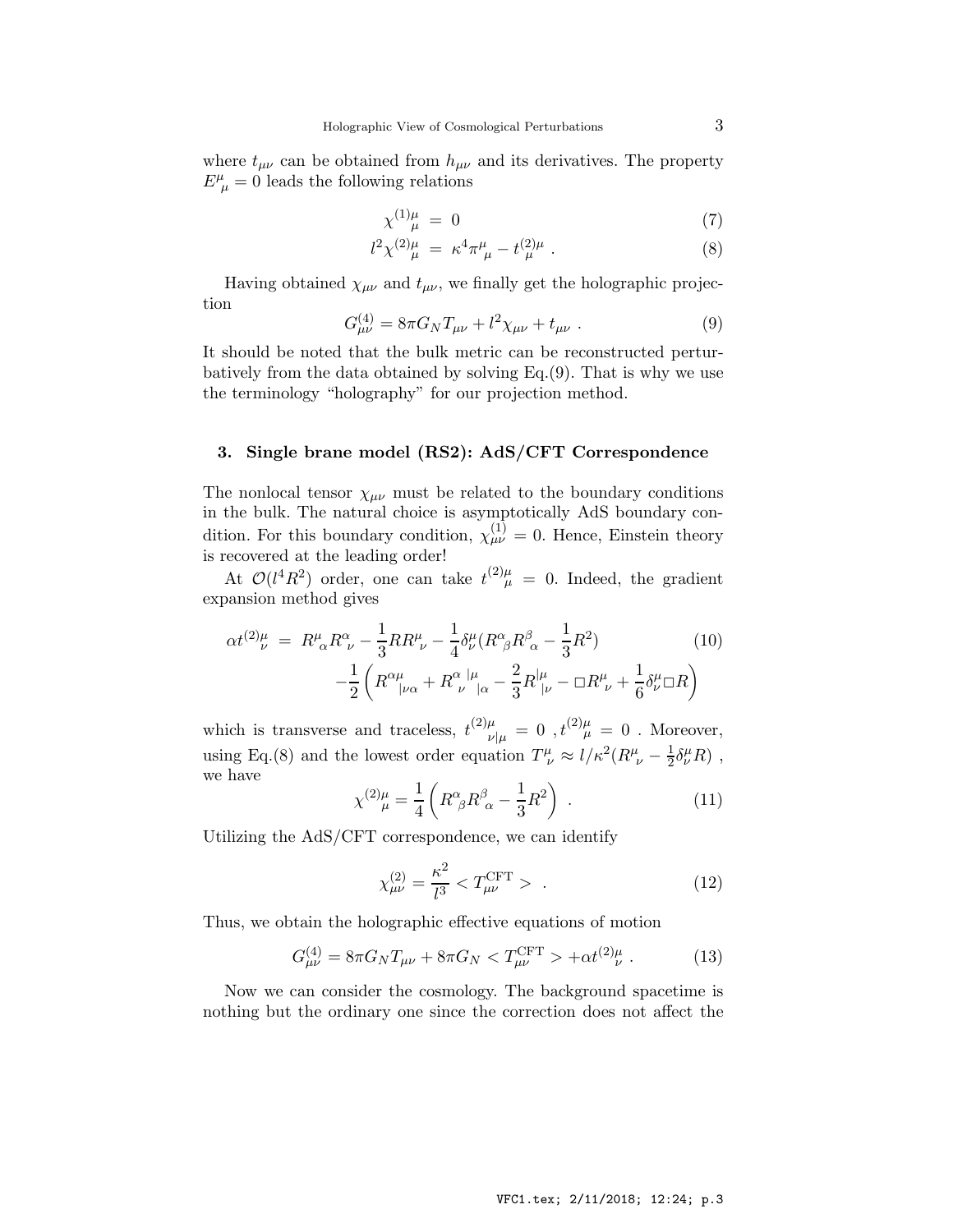isotropic homogeneous background. It is the cosmological perturbations that we are interested in. From the renormalized action for the CFT,  $S^{\text{CFT}}$ , we have

$$
\langle T_{\mu\nu}^{\text{CFT}} \rangle = -\langle \frac{2}{\sqrt{-g}} \frac{\delta S^{\text{CFT}}}{\delta g^{\mu\nu}} \rangle \tag{14}
$$

and

$$
\langle T_{\mu\nu}^{\text{CFT}}(x) T^{\text{CFT}\lambda\rho}(y) \rangle = -\frac{2}{\sqrt{-g}} \frac{\delta \langle T_{\mu\nu}^{\text{CFT}} \rangle}{\delta g^{\lambda\rho}} \,. \tag{15}
$$

Hence, the perturbed effective Einstein equations are obtained as

$$
\delta G_{\mu\nu} = 8\pi G \delta T_{\mu\nu} \tag{16}
$$
\n
$$
-\frac{1}{2} \int d^4 y \sqrt{-g(y)} < T_{\mu\nu}^{\text{CFT}}(x) T^{\text{CFT}\lambda\rho}(y) > \delta g_{\lambda\rho} + \alpha \delta t_{\mu\nu}^{(2)} \,.
$$

This is the integro-differential equation. Notice that  $\langle T_{\mu\nu}^{\text{CFT}}(x)T^{\text{CFT}\lambda\rho}(y)\rangle$ are given kernel, once the CFT is specified. Moreover,  $\alpha$  is a parameter determined by the initial conditions for the bulk geometry. Therefore, in principle, we can obtain the time evolution of the cosmological perturbations by solving Eq.(16).

# 4. Two-brane model (RS1): Radion

We consider the two-brane system in this section. At the lowest order of the low energy approximation, we have the background metric

$$
ds^{2} = e^{2\phi(x)}dy^{2} + \exp[-\frac{2}{l}e^{\phi(x)}y]h_{\mu\nu}(x)dx^{\mu}dx^{\nu} , \qquad (17)
$$

where the radion field  $\phi$  is related to the distance between two branes as  $d(x) = e^{\phi(x)}l$ .

At the next order, the holographic projection gives

$$
G_{\mu\nu}^{(4)}(h_{\mu\nu}) = \frac{\kappa^2}{l} T_{\mu\nu}^A + l^2 \chi_{\mu\nu}^{(1)} \tag{18}
$$

$$
G_{\mu\nu}^{(4)}(f_{\mu\nu}) = -\frac{\kappa^2}{l}T_{\mu\nu}^B + l^2\chi_{\mu\nu}^{(1)}\exp[4e^{\phi(x)}],\qquad(19)
$$

where  $f_{\mu\nu}$  is the induced metric on the B-brane. The extra factor attached to the last term in Eq.(19) can be deduced from the 5-dimensional equations. It should be noted that  $h_{\mu\nu}$  and  $f_{\mu\nu}$  are not independent but related as  $f_{\mu\nu} = \exp[-2e^{\phi(x)}]h_{\mu\nu}$  at this order. Therefore, we can eliminate  $\chi_{\mu\nu}$  from Eqs.(18) and (19), and obtain the quasi-scalar-tensor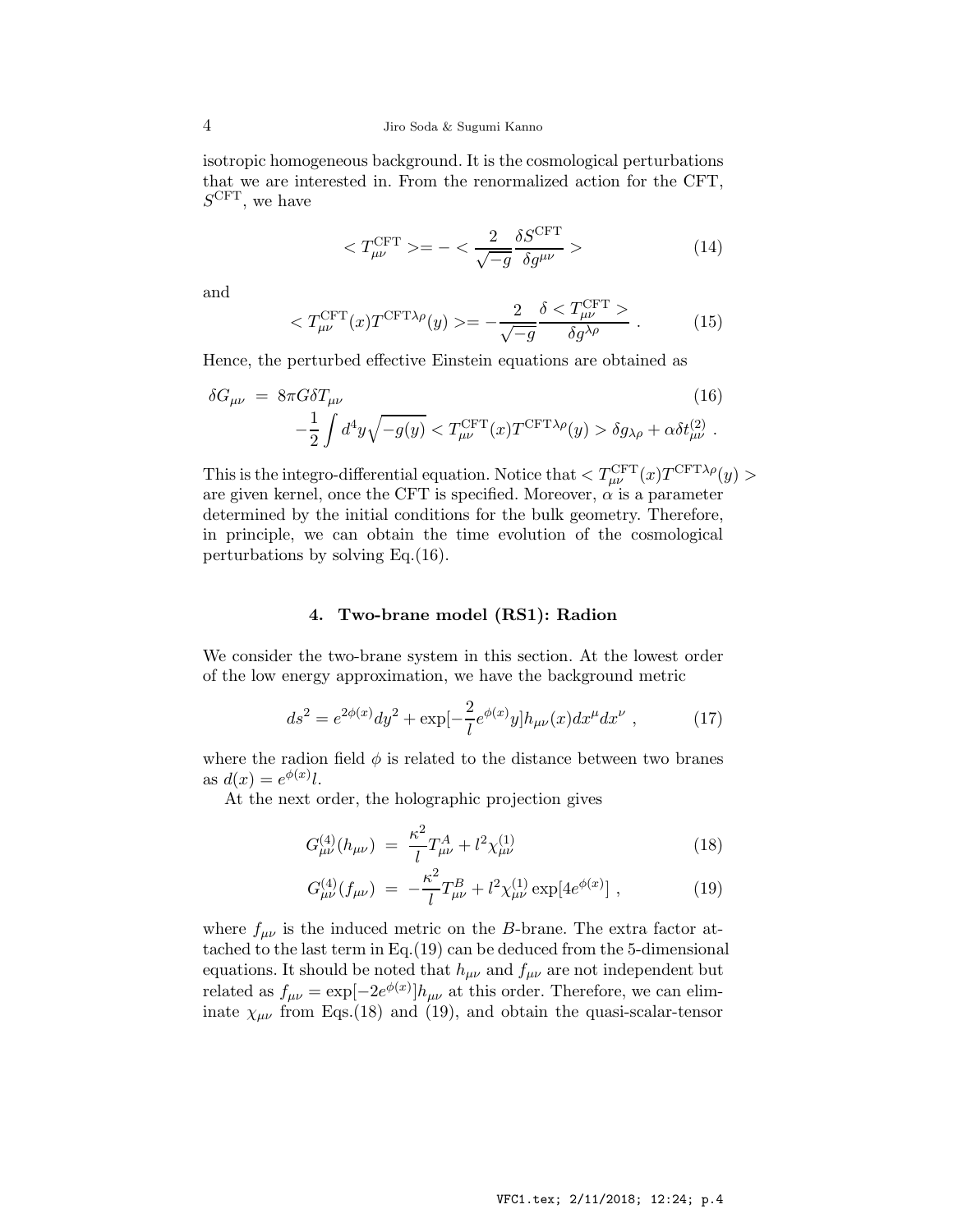gravity. Indeed, defining a new field  $\Psi = 1 - \exp[-2e^{\phi(x)}]$ , we find

$$
G^{\mu}_{\ \nu}(h) = \frac{\kappa^2}{l\Psi} T^{A\mu}_{\ \nu} + \frac{\kappa^2 (1 - \Psi)^2}{l\Psi} T^{B\mu}_{\ \nu} + \frac{1}{\Psi} \left( \Psi^{\mid \mu}_{\mid \nu} - \delta^{\mu}_{\nu} \Psi^{\mid \alpha}_{\mid \alpha} \right) + \frac{\omega(\Psi)}{\Psi^2} \left( \Psi^{\mid \mu} \Psi^{\mid \nu} - \frac{1}{2} \delta^{\mu}_{\nu} \Psi^{\mid \alpha}_{\mid \alpha} \right) , \qquad (20)
$$

$$
\Box \Psi = \frac{\kappa^2}{l} \frac{T^A + (1 - \Psi) T^B}{2\omega(\Psi) + 3} - \frac{1}{2\omega(\Psi) + 3} \frac{d\omega(\Psi)}{d\Psi} \Psi^{|\mu} \Psi_{|\mu} , \qquad (21)
$$

where the coupling function  $\omega(\Psi)$  takes the form:  $\omega(\Psi) = 3\Psi/2(1-\Psi)$ . This action can be a starting point of various applications such as the inflation in the two-brane system.

Importantly, we can also deduce the formula for Weyl fluid

$$
\frac{l^3}{2}\chi^{(1)}{}_{\nu}^{\mu} = -\frac{\kappa^2(1-\Psi)}{2\Psi} \left( T^{A\mu}_{\nu} + (1-\Psi) T^{B\mu}_{\nu} \right) \qquad (22)
$$

$$
-\frac{l}{2\Psi} \left[ \left( \Psi^{\mu}_{\mid \nu} - \delta^{\mu}_{\nu} \Psi^{\mid \alpha}_{\mid \alpha} \right) + \frac{\omega(\Psi)}{\Psi} \left( \Psi^{\mid \mu} \Psi^{\mid \nu} - \frac{1}{2} \delta^{\mu}_{\nu} \Psi^{\mid \alpha} \Psi^{\mid \alpha} \right) \right] \ .
$$

The explicit form for the Weyl fluid is now known provided the effective equations (20) and (21) are solved.

### 5. Effect on CMB fluctuations

Let us briefly touch on a possible effect of bulk gravitational waves on CMB fluctuations. Taking the perturbed 4-dimensional metric as

$$
ds^{2} = -(1+2\phi)dt^{2} + (1+2\psi)\delta_{ij}dx^{i}dx^{j} , \qquad (23)
$$

and defining the gauge invariant curvature perturbation

$$
\zeta = \psi + \frac{\delta \rho}{3(\rho + p)} \,, \tag{24}
$$

we have the Sachs-Wolfe formula for the CMB temperature anisotropy (Langlois et al., 2001)

$$
\frac{\delta T}{T} = \zeta + \psi - \phi + \int d\eta \frac{\partial}{\partial \eta} (\psi - \phi) . \tag{25}
$$

In order to give a precise value, we must know the anisotropic stress due to the Weyl fluid. For two brane system, the Weyl fluid is represented by the radion field as in Eq.(22). Hence, the formula (25) reduces to

$$
\frac{\delta T}{T}|_{\text{SW}} = \frac{\delta T}{T}|_{4D} - \frac{8}{3} \frac{\rho_r}{\rho_d} S_{\text{Weyl}} \n+ \frac{1}{\Psi_0} \left( \delta \Psi_{|j}^{|i} - \frac{1}{3} \delta \Psi_{|k}^{|k} \right) - \frac{2}{a^{5/2}} \int \frac{da}{\Psi_0} a^{3/2} \left( \delta \Psi_{|j}^{|i} - \frac{1}{3} \delta \Psi_{|k}^{|k} \right) .
$$
\n(26)